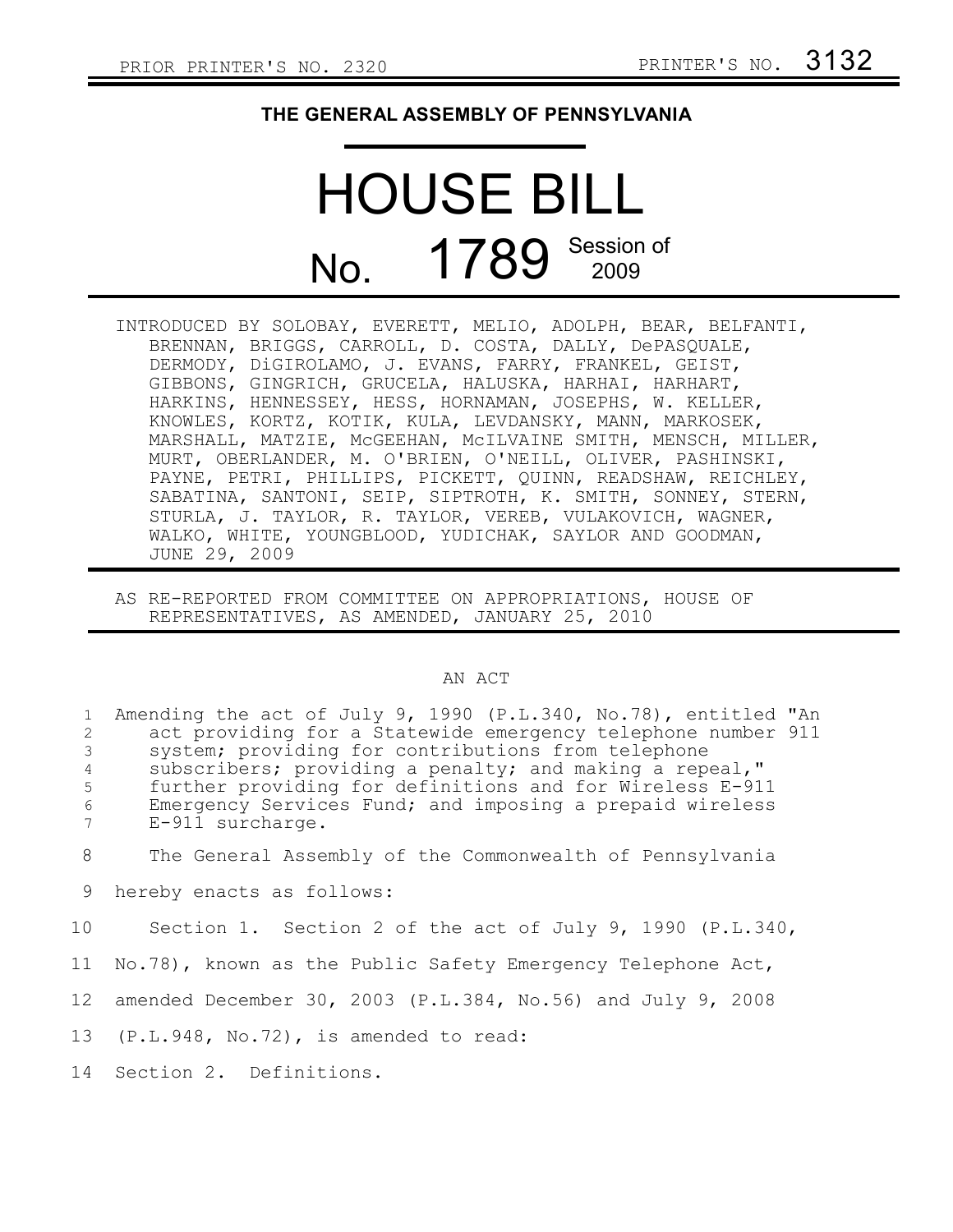The following words and phrases when used in this act shall have the meanings given to them in this section unless the context clearly indicates otherwise: 1 2 3

"911 emergency communication system" or "911 system." A system, including enhanced 911 service but excluding a wireless E-911 system, which permits a person dialing 911 by telephone to be connected to a public safety answering point, via normal telephone facilities, for the reporting of police, fire, medical or other emergency situations. 4 5 6 7 8 9

["Active prepaid wireless account." A prepaid wireless account that has been used by the customer during the month to complete a telephone call for which the customer's card or account was reduced.] 10 11 12 13

"Advisory committee." The wireless E-911 Emergency Services Advisory Committee established in section 11.3. 14 15

"Agency." The Pennsylvania Emergency Management Agency. "Associated with Pennsylvania." 16 17

(1) In the case of the mobile telephone number (MTN), the geographical location associated with the first six digits or NPA/NXX of the MTN; or 18 19 20

(2) in the case of a customer service address, the physical location of the address. 21 22

"Automatic location information" or "ALI." The delivery or receipt of the street address of the telephone or the geographic location of the wireless device, as specified in the FCC E-911 Order, being used to place a call to a 911 system or to a wireless E-911 system. 23 24 25 26 27

"Automatic number identification" or "ANI." The delivery or receipt of the telephone number assigned to the telephone or wireless device being used to place a call to a 911 system or to 28 29 30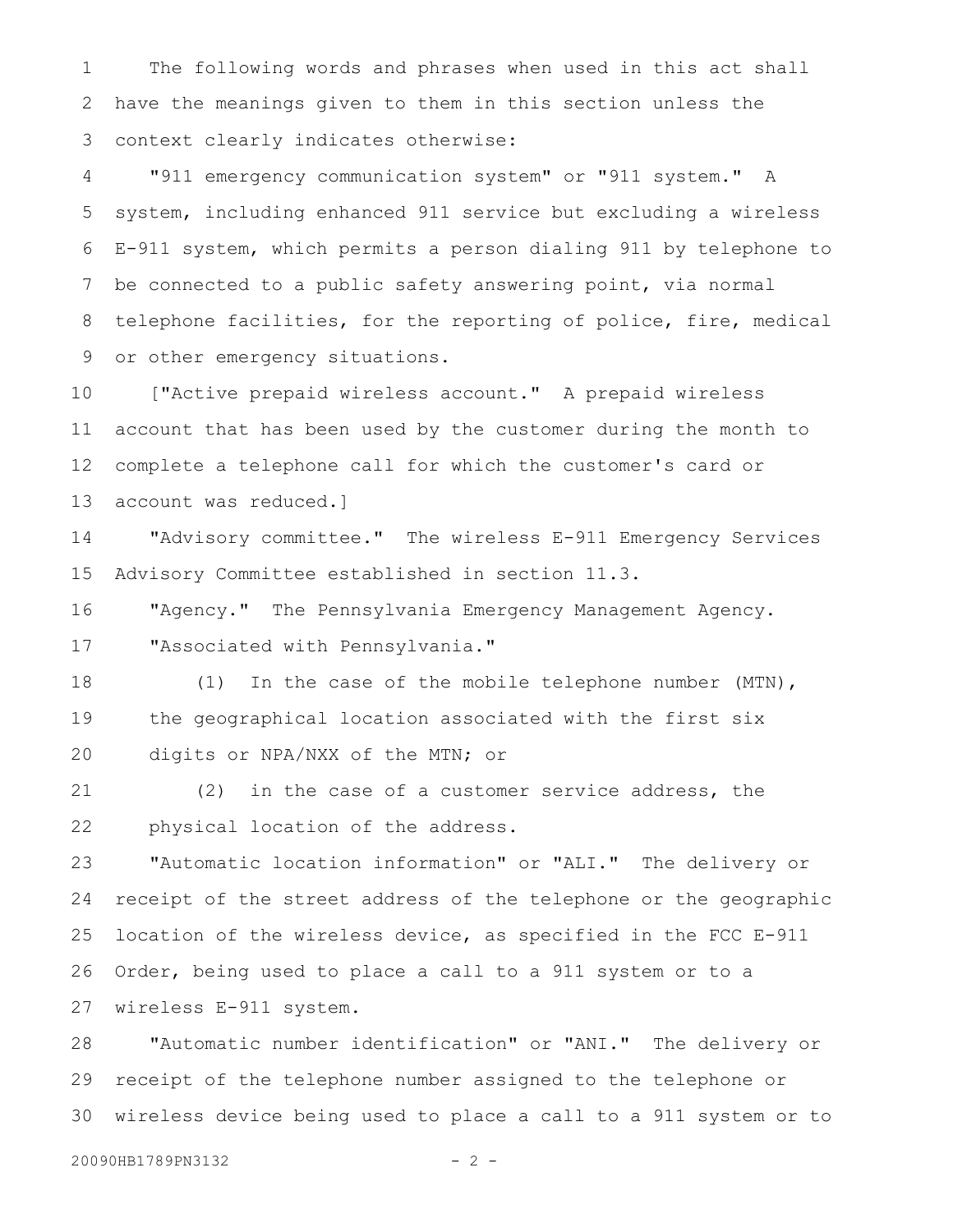a wireless E-911 system. 1

"Commission." The Pennsylvania Public Utility Commission. "Competitive local exchange carrier." A local exchange carrier that has been certificated as a competitive local exchange carrier by the Pennsylvania Public Utility Commission. "Consumer." A person who purchases prepaid wireless telecommunications service OR A PREPAID WIRELESS DEVICE in a retail transaction. 2 3 4 5 6 7 8

 $\leftarrow$ 

"Contribution rate." A fee assessed against a telephone subscriber for the nonrecurring costs, maintenance and operating costs of a 911 system. Counties of the first through second class A may impose a monthly contribution rate in an amount not to exceed \$1 per line on each local exchange access line. Counties of the third through fifth class may impose monthly contribution rates in an amount not to exceed \$1.25 per line on each local exchange access line. Counties of the sixth through eighth class may impose a monthly contribution rate in an amount not to exceed \$1.50 per line on each local exchange access line. The contribution rate may be used by counties for the expenses of implementing, expanding or upgrading a 911 system. Expenses eligible for reimbursement through the contribution rate shall include telephone terminal equipment, trunk line service installation, network changes, building of initial data base and any other nonrecurring costs to establish a 911 system. The contribution rate may also be used to fund recurring costs pursuant to section 8(b). Expenses not eligible for reimbursement through the contribution rate shall include purchase of real estate, cosmetic remodeling, central office upgrades, hiring of dispatchers, ambulances, fire engines or other emergency vehicles, utilities, taxes and other expenses as 9 10 11 12 13 14 15 16 17 18 19 20 21 22 23 24 25 26 27 28 29 30

```
20090HB1789PN3132 - 3 -
```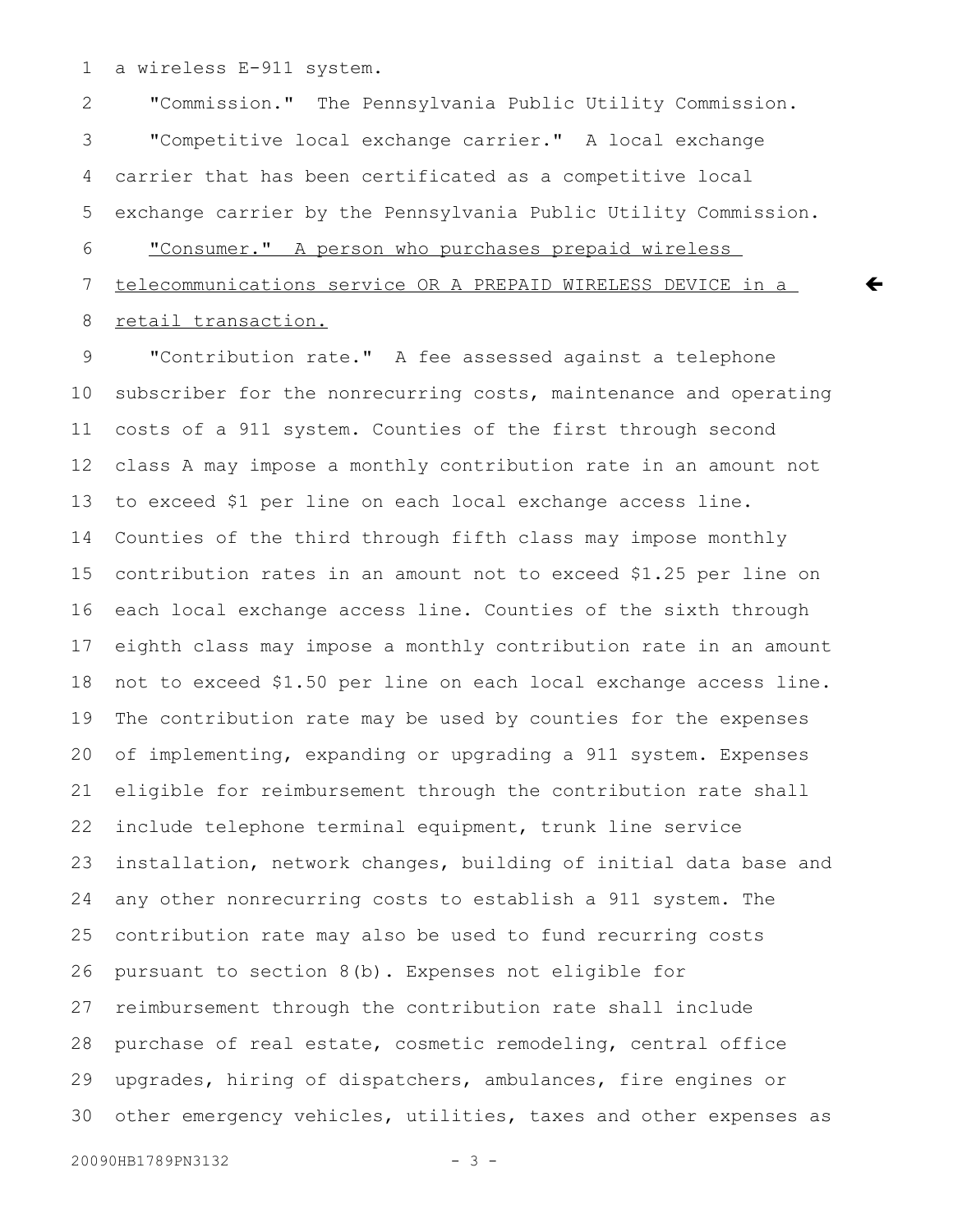determined by the Pennsylvania Emergency Management Agency. "Council." The Pennsylvania Emergency Management Council. "County." The term shall include a city of the first class coterminous with a county. 1 2 3 4

"County plan." A document submitted by the county on a triennial basis to the Pennsylvania Emergency Management Agency, outlining its proposed and existing wireline and wireless 911 and enhanced 911 systems and procedures, including a contribution rate, for the forthcoming three years. 5 6 7 8 9

"Emergency notification services." Services provided by authorized agencies of Federal, State, county or local governments, or by persons authorized by such governments, that notify the public, using ANI/ALI data base information, of emergencies declared by such governments. 10 11 12 13 14

"Emergency support services." Information or data base management services provided by authorized agencies of Federal, State, county or local governments, or by persons authorized by such governments, that are used in support of PSAPs or emergency notification services. 15 16 17 18 19

"Enhanced 911 service" or "E-911." Emergency telephone service providing for automatic identification of caller location and calling number. 20 21 22

"FCC E-911 Order." All orders issued by the Federal Communications Commission pursuant to the proceeding entitled "Revision of the Commission's Rules to Ensure Compatibility with Enhanced 911 Emergency Calling Systems" (CC Docket No. 94-102) codified at 47 CFR 20.18 (relating to 911 Service), any successor proceeding and any other FCC order that affects the provision of wireless E-911 service to wireless service customers. 23 24 25 26 27 28 29 30

20090HB1789PN3132 - 4 -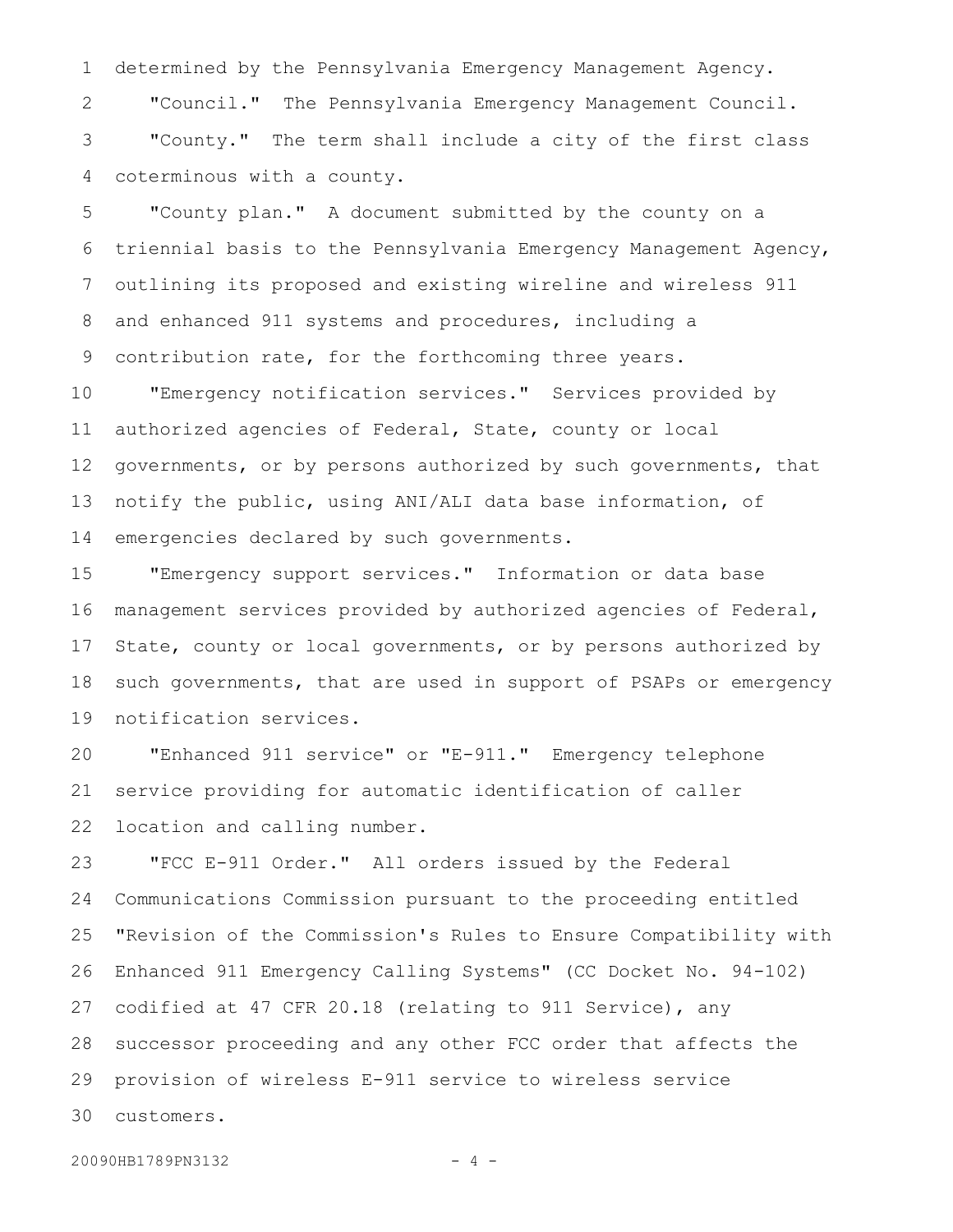"Fund." The Wireless E-911 Emergency Services Fund established in section 11.4. 1 2

"Interconnected Voice over Internet Protocol service customer" or "VoIP service customer." A person who is billed by an interconnected Voice over Internet Protocol provider, is the end user of VoIP service and who has designated a primary place of use within this Commonwealth. 3 4 5 6 7

"Interconnected Voice over Internet Protocol provider" or "VoIP provider." A person engaged in the business of providing VoIP service to end-use customers in this Commonwealth, including resellers. 8 9 10 11

"Interconnected Voice over Internet Protocol service" or "VoIP service." Service as defined by all orders issued by the Federal Communications Commission pursuant to the proceeding entitled "IP-Enabled Services", (WC Docket No. 04-36; FCC 05-116), codified at 47 CFR Part 9 (relating to interconnected Voice over Internet Protocol services), any successor proceeding and any other FCC order that affects the provision of 911 service or E-911 service to VoIP service customers or further defines interconnected Voice over Internet Protocol service. 12 13 14 15 16 17 18 19 20

"Interexchange carrier." A person that is authorized by the Pennsylvania Public Utility Commission to provide long-distance telecommunications service. 21 22 23

"Local exchange carrier." A person, including a competitive local exchange carrier, that is authorized by the Pennsylvania Public Utility Commission to provide local exchange telecommunications service or exchange access. 24 25 26 27

"Local exchange telephone service." The provision of telephonic message transmission within an exchange, as such is defined and described in tariffs filed with and approved by the 28 29 30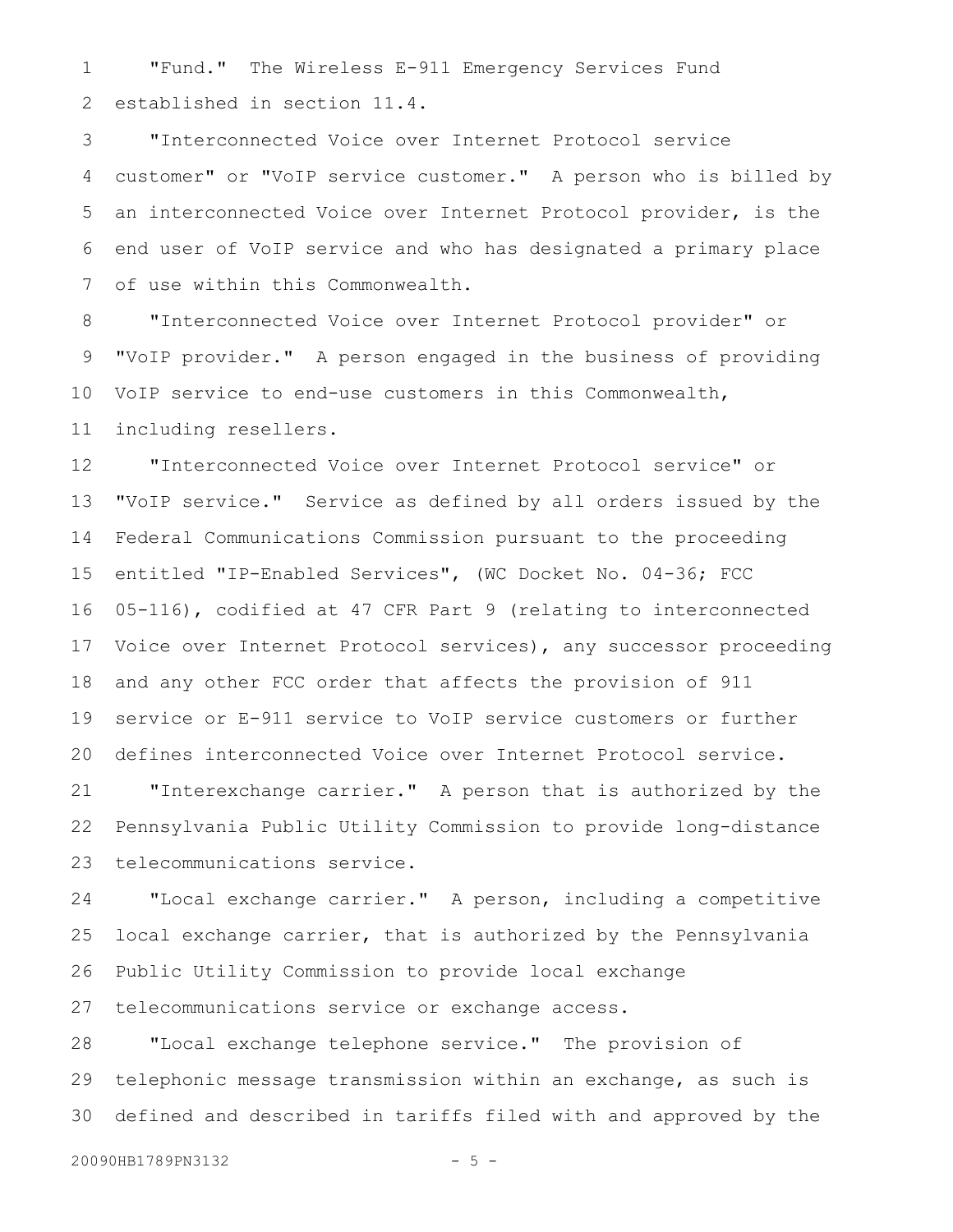commission. 1

"Mobile telephone number" or "MTN." The telephone number assigned to a wireless telephone at the time of initial activation. 2 3 4

"NPA-NXX." The first six digits of a ten-digit telephone number, including a mobile telephone number, representing the area code and exchange of the telephone number. 5 6 7

"Person." The term includes a corporation, a partnership, an association, the Federal Government, the State government, a political subdivision, a municipal or other local authority, as well as a natural person. 8 9 10 11

 $\leftarrow$ 

"PREPAID WIRELESS DEVICE." A WIRELESS TELEPHONE THAT IS PURCHASED STRICTLY FOR THE PURPOSE OF INITIATING A PREPAID CALLING SERVICE AND DOES NOT INCLUDE TRADITIONAL WIRELESS DEVICES USED FOR MONTHLY CALLING PLANS. 12 13 14 15

"Prepaid wireless E-911 surcharge." The charge that is required to be collected by a seller from a consumer in the amount established under section 11.4(b.1). 16 17 18

"Prepaid wireless provider." A person that provides prepaid wireless telecommunications service pursuant to a license issued by the Federal Communications Commission. 19 20 21

"Prepaid wireless [telephone] telecommunications service." A wireless [telephone service which is activated in advance by payment of a finite dollar amount or for a finite set of minutes and which, unless an additional finite dollar amount or finite set of minutes is paid in advance, terminates either upon use by a customer and delivery by the wireless carrier of an agreedupon amount of service corresponding to the total dollar amount paid in advance or within a certain period of time following initial purchase or activation] telecommunications service that 22 23 24 25 26 27 28 29 30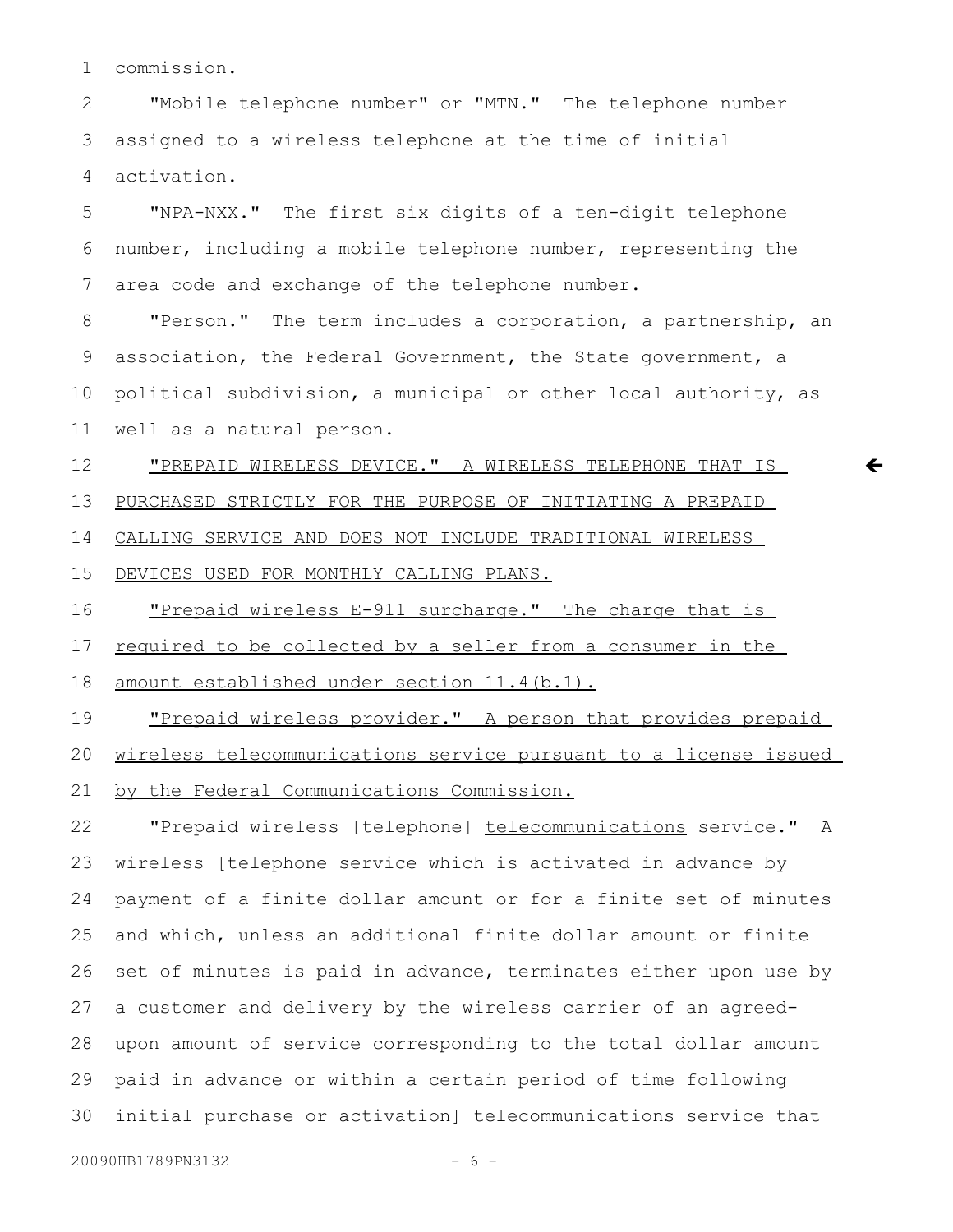allows a caller to dial 911 to access the 911 system, which service must be paid for in advance and is sold in predetermined units or dollars of which the number declines MAY OR MAY NOT DECLINE with use in a known amount. 1 2 3 4

 $\leftarrow$ 

 $\leftarrow$ 

 $\leftarrow$ 

"Primary place of use." The street address representative of where the customer's use of the VoIP service primarily occurs. For the purpose of VoIP 911 fees, primary place of use is the customer's registered location on the date the customer is billed. 5 6 7 8 9

"Public agency." The Commonwealth or a political subdivision, public authority, municipal authority or any organization located in whole or in part within this Commonwealth which provides or has the authority to provide firefighting, law enforcement, ambulance, emergency medical or other emergency services. 10 11 12 13 14 15

"Public safety answering point" or "PSAP." The agencyapproved first point at which calls for emergency assistance from individuals are answered, operated 24 hours a day. 16 17 18

"Retail transaction." The purchase of prepaid wireless 19

 telecommunications service OR A PREPAID WIRELESS DEVICE from a 20

seller for any purpose other than resale. 21

"Seller." A person who sells prepaid wireless 22

 telecommunications service OR A PREPAID WIRELESS DEVICE to 23

## another person. 24

["Sufficient positive balance." A dollar amount greater than or equal to the monthly wireless surcharge amount.] 25 26

"Telecommunications carrier." Any provider of 27

telecommunications services as defined by the Telecommunications Act of 1996 (Public Law 104-104, 110 Stat. 56). 28 29

"Telephone subscriber." A person who contracts with a local 30

```
20090HB1789PN3132 - 7 -
```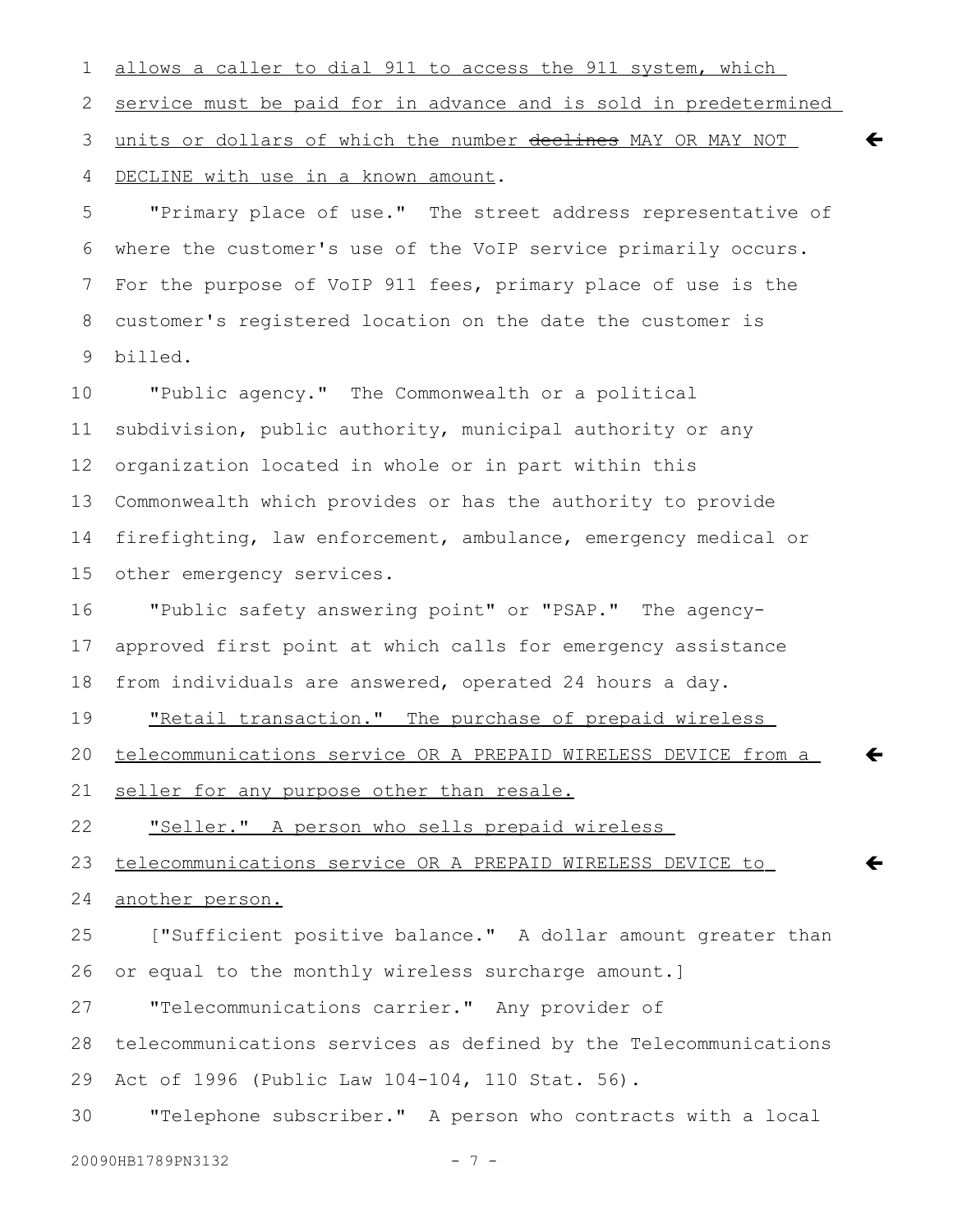exchange carrier within this Commonwealth for local exchange telephone service, either residential or commercial. When the same person has several telephone dial tone access lines, each dial tone access line shall constitute a separate subscription. For purposes of the contribution rate, the term shall not include pay stations owned or operated by a regulated public utility, or nonpublic utilities as the term is used in 66 Pa.C.S. § 2913(b) (relating to minimum service requirement). "Vendor." A person other than a local exchange carrier or a wireless provider who supplies 911 or wireless E-911 system services or equipment. 1 2 3 4 5 6 7 8 9 10 11

"Wireless E-911 service." Service provided by a wireless provider, pursuant to the FCC E-911 Order. 12 13

"Wireless E-911 State plan." A document to be prepared, maintained and kept current by the Pennsylvania Emergency Management Agency providing for all aspects of the development, implementation, operation and maintenance of a Statewide integrated wireless E-911 system, including the exclusive authority to formulate technical standards and determine permitted uses of and amounts disbursed from the Wireless E-911 Emergency Services Fund established by section 11.4(a). 14 15 16 17 18 19 20 21

"Wireless E-911 surcharge." A monthly fee assessed upon each wireless service customer, other than a prepaid wireless seller, provider or consumer subject to the prepaid wireless E-911 surcharge under section 11.4(b.1), for each wireless two-way communication device for which that customer is charged by a wireless provider for wireless service. 22 23 24 25 26 27

"Wireless E-911 system." An E-911 system which permits wireless service customers dialing 911 to be connected to a public safety answering point for the reporting of police, fire, 28 29 30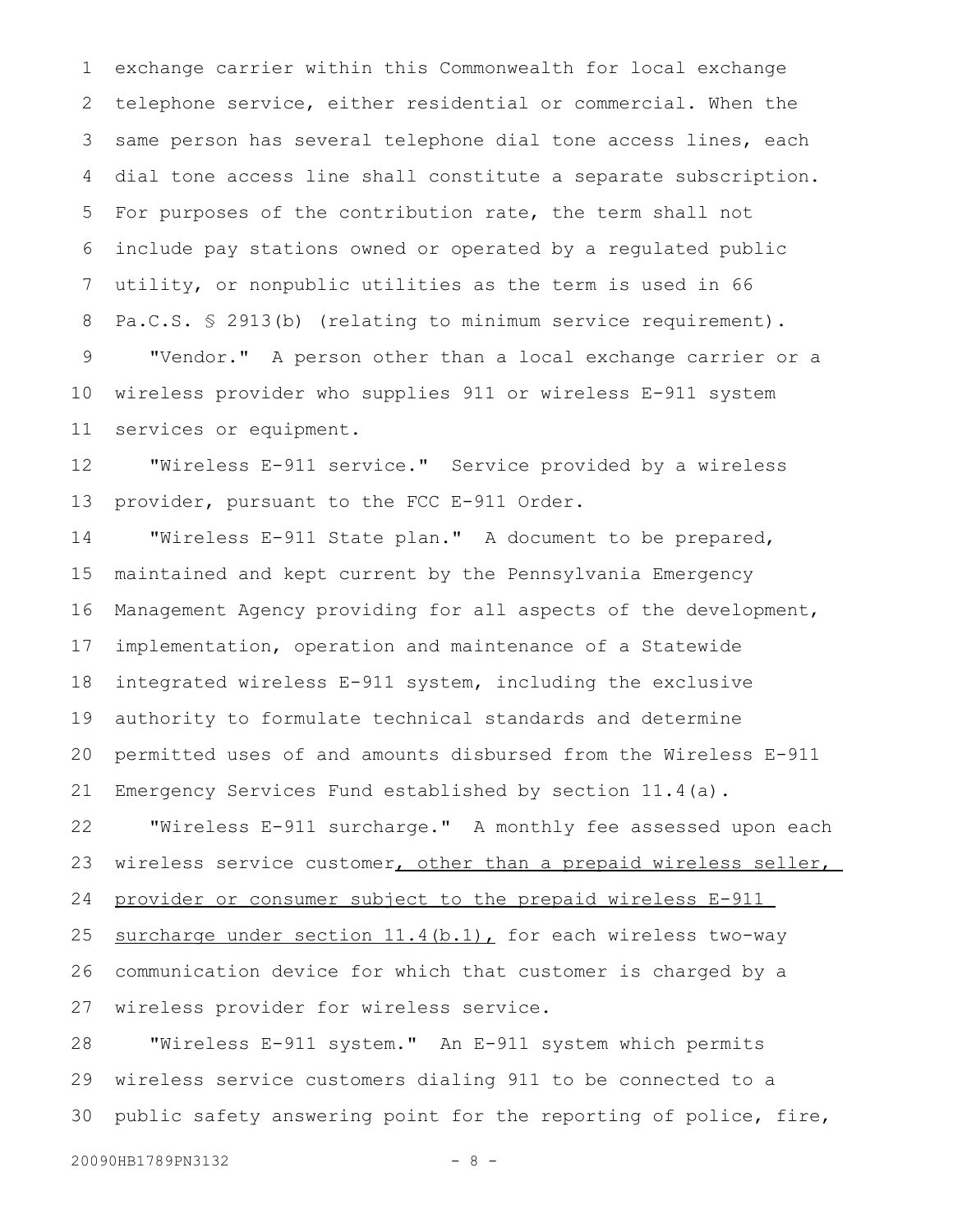medical or other emergency situations. 1

"Wireless provider." A person engaged in the business of providing wireless service to end-use customers in this Commonwealth, including resellers. 2 3 4

"Wireless service." Commercial mobile radio service as defined under section 332(d) of the Communications Act of 1934 (47 U.S.C. § 332(d)) and which provides real-time, two-way voice service that is interconnected with the public switched telephone network. 5 6 7 8 9

"Wireless service customer." A person who is billed by a wireless provider or who receives prepaid wireless telephone service from a wireless provider for wireless service within this Commonwealth. 10 11 12 13

Section 2. Section 11.4(a) and (b) of the act, added December 30, 2003 (P.L.384, No.56), are amended and the section is amended by adding a subsection to read: 14 15 16

Section 11.4. Wireless E-911 Emergency Services Fund. 17

(a) Establishment of fund.--There is hereby established in the State Treasury a nonlapsing restricted interest-bearing account to be known as the Wireless E-911 Emergency Services Fund. The fund shall consist of the fees collected under [subsection (b)] subsections (b) and (b.1), funds appropriated by the General Assembly and of funds from any other source, private or public. Moneys in the fund and the interest it accrues is hereby appropriated to the Pennsylvania Emergency Management Agency to be disbursed by the agency. The moneys in the fund shall be used only for the following costs: 18 19 20 21 22 23 24 25 26 27

(1) PSAP and wireless provider costs resulting from compliance with the FCC E-911 Order, including development, implementation and testing, operation and maintenance of a 28 29 30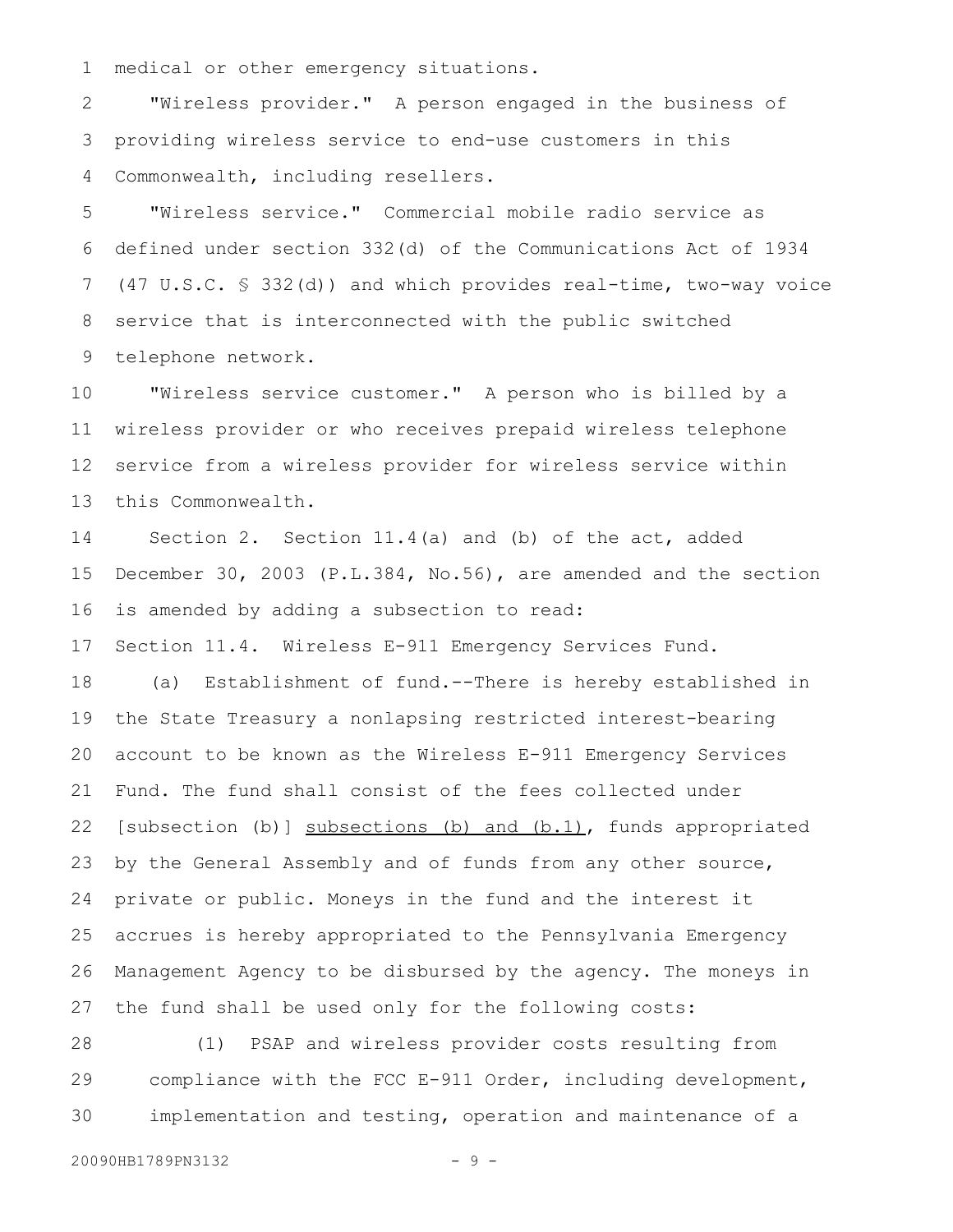Statewide integrated wireless E-911 system. Costs paid from the fund must be eligible recurring or nonrecurring costs as determined by the agency in accordance with sections 11.2(a) and 11.5 for wireless E-911 service provided in accordance with the FCC E-911 Order or a county plan or amended county plan approved by the agency. 1 2 3 4 5 6

(2) The agency-approved costs of PSAPs specified in section 8(b) that relate directly or indirectly to the provision of wireless E-911 service, to the extent: 7 8 9

(i) the costs are not included in the costs paid under section 11.4(a)(1) and the approved E-911 costs provided in section 11.4(a)(1) have been reimbursed; and 10 11 12

(ii) the costs do not exceed the percentage of the actual ratio of demonstrated wireless calls to demonstrated total emergency call volume times the amount of money in the fund, and further: 13 14 15 16

(A) the amount of the costs that may be reimbursed is limited to 25% of the fund if a majority of wireless providers serving the geographic area covered by the PSAP have been tested and accepted by the PSAP for wireless E-911 Phase I service; 17 18 19 20 21 22

(B) the amount of the costs that may be reimbursed is limited to 50% of the fund if all of the wireless providers serving the geographic area covered by the PSAP have been tested and accepted by the PSAP for wireless E-911 Phase I service; 23 24 25 26 27

(C) the amount of the costs that may be reimbursed is limited to 75% of the fund if a majority of wireless providers serving the geographic 28 29 30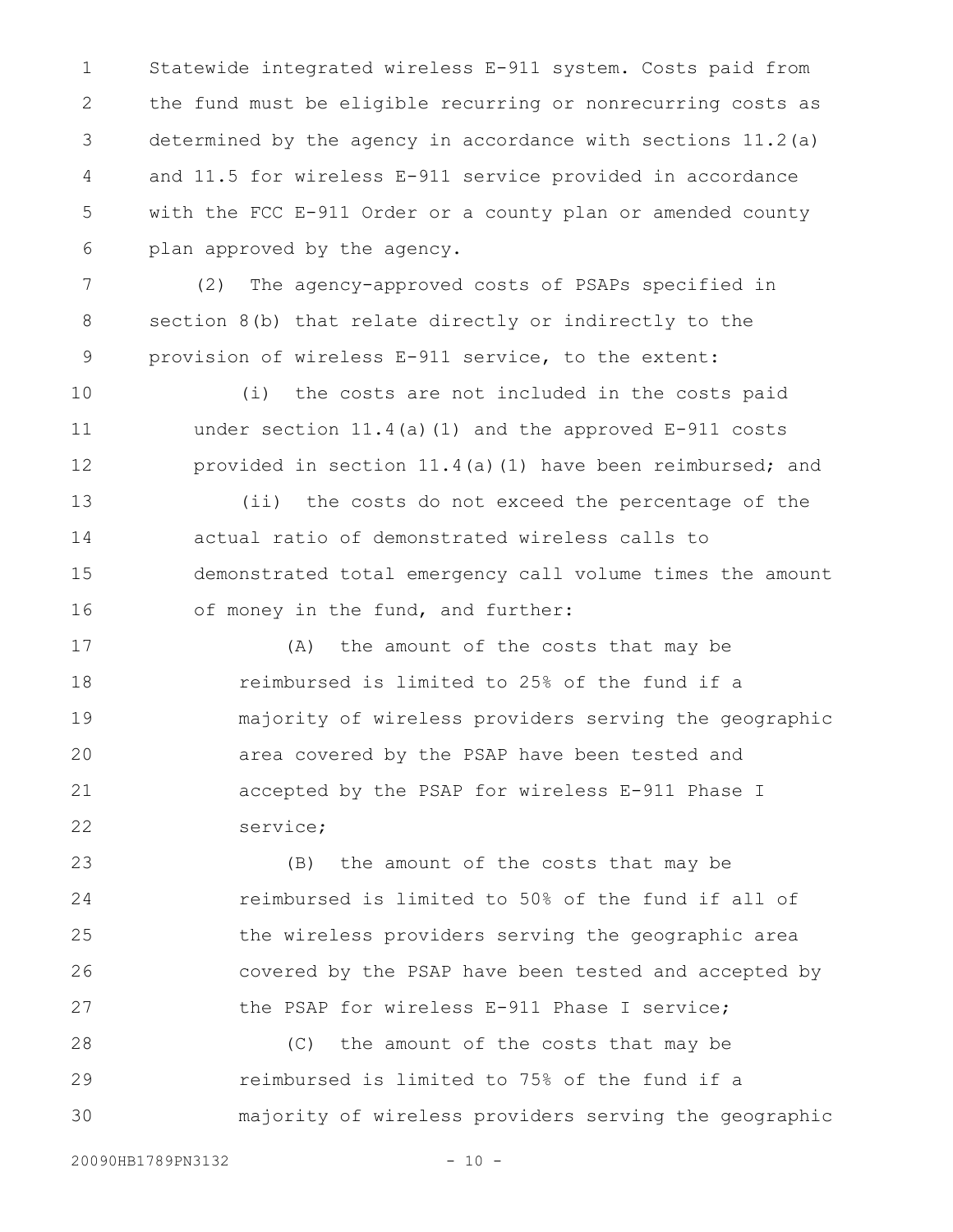area covered by the PSAP have been tested and accepted by the PSAP for wireless E-911 Phase II service; and 1 2 3

(D) the amount of the costs that may be reimbursed is limited to 100% of the fund if all of the wireless providers serving the geographic area covered by the PSAP have been tested and accepted by 4 5 6 7

the PSAP for wireless E-911 Phase II service. In the event that, pursuant to an FCC E-911 waiver, a wireless provider is temporarily relieved of its obligation to provide wireless E-911 Phase II service in the geographic area covered by a requesting PSAP, such wireless carrier shall be disregarded in the determinations to be made pursuant to subparagraphs (iii) and (iv) until such time as the wireless carrier's obligation to provide wireless E-911 Phase II service again becomes effective. (b) Wireless E-911 surcharge.--Each wireless service customer shall pay a fee, to be known as a wireless E-911 surcharge, in an amount of \$1 per month for each device that provides wireless service for which that customer is billed by a wireless provider for wireless service [or receives prepaid wireless telephone service from a wireless provider]. Such fee shall be collected apart from and in addition to any fee levied 9 10 11 12 13 14 15 16 17 18 19 20 21 22

by the wireless provider in whole or in part for the provision of 911 services. 23 24

(1) Wireless providers shall collect the fee on behalf of the agency as part of their billing process and shall have no obligation to take any legal action to enforce the collection of the surcharge. Such action may be brought by or on behalf of the agency. Annually, upon written request of the agency, each wireless provider shall provide a list of 25 26 27 28 29 30

8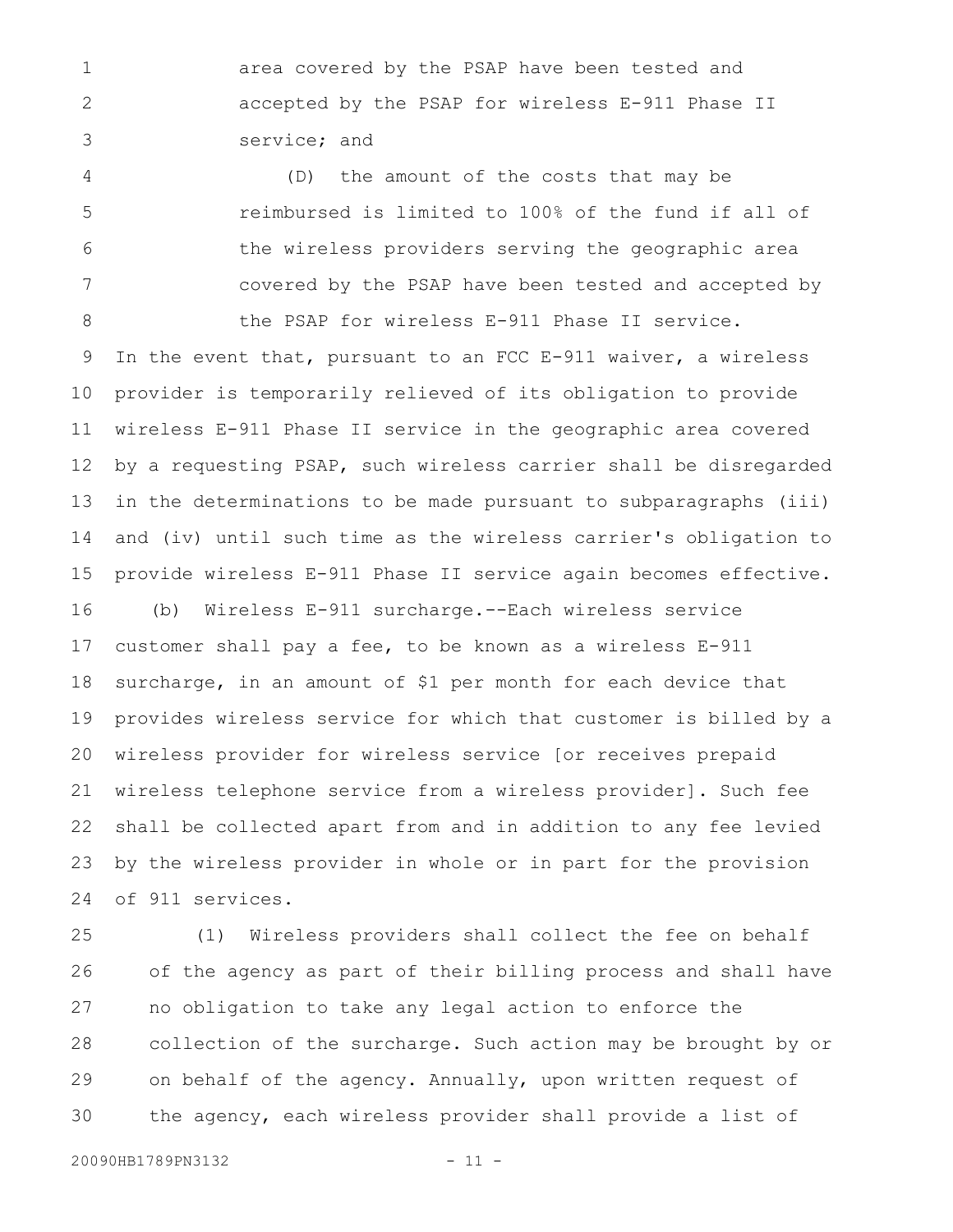the names and addresses of those wireless service customers carrying a balance that have failed to pay the wireless E-911 surcharge. The wireless provider shall not be liable for such unpaid amounts. 1 2 3 4

(2) If a wireless provider receives a partial payment for a monthly bill from a wireless service customer, the wireless provider shall apply the payment against the amount the wireless service customer owes the wireless provider first and shall remit to the State Treasurer such lesser amount, if any, as shall result therefrom. 5 6 7 8 9 10

(3) The fees collected under this subsection shall not be subject to taxes or charges levied by the Commonwealth or any political subdivision of this Commonwealth, nor shall such fees be considered revenue of the wireless provider for any purpose. 11 12 13 14 15

[(4) In the case of prepaid wireless telephone service, the monthly wireless 911 surcharge imposed by this section shall be remitted based upon each prepaid wireless account in any manner consistent with the provider's existing operating or technological abilities, such as customer address, location associated with the MTN, or reasonable allocation method based upon other comparable relevant data and associated with Pennsylvania, for each wireless customer with an active prepaid wireless account and has a sufficient positive balance as of the last day of each month, if such information is available.] 16 17 18 19 20 21 22 23 24 25 26

(4) The provisions of this subsection shall not apply to sellers, providers or consumers of prepaid wireless 27 28

telecommunications service. 29

(b.1) Prepaid wireless E-911 surcharge.-- 30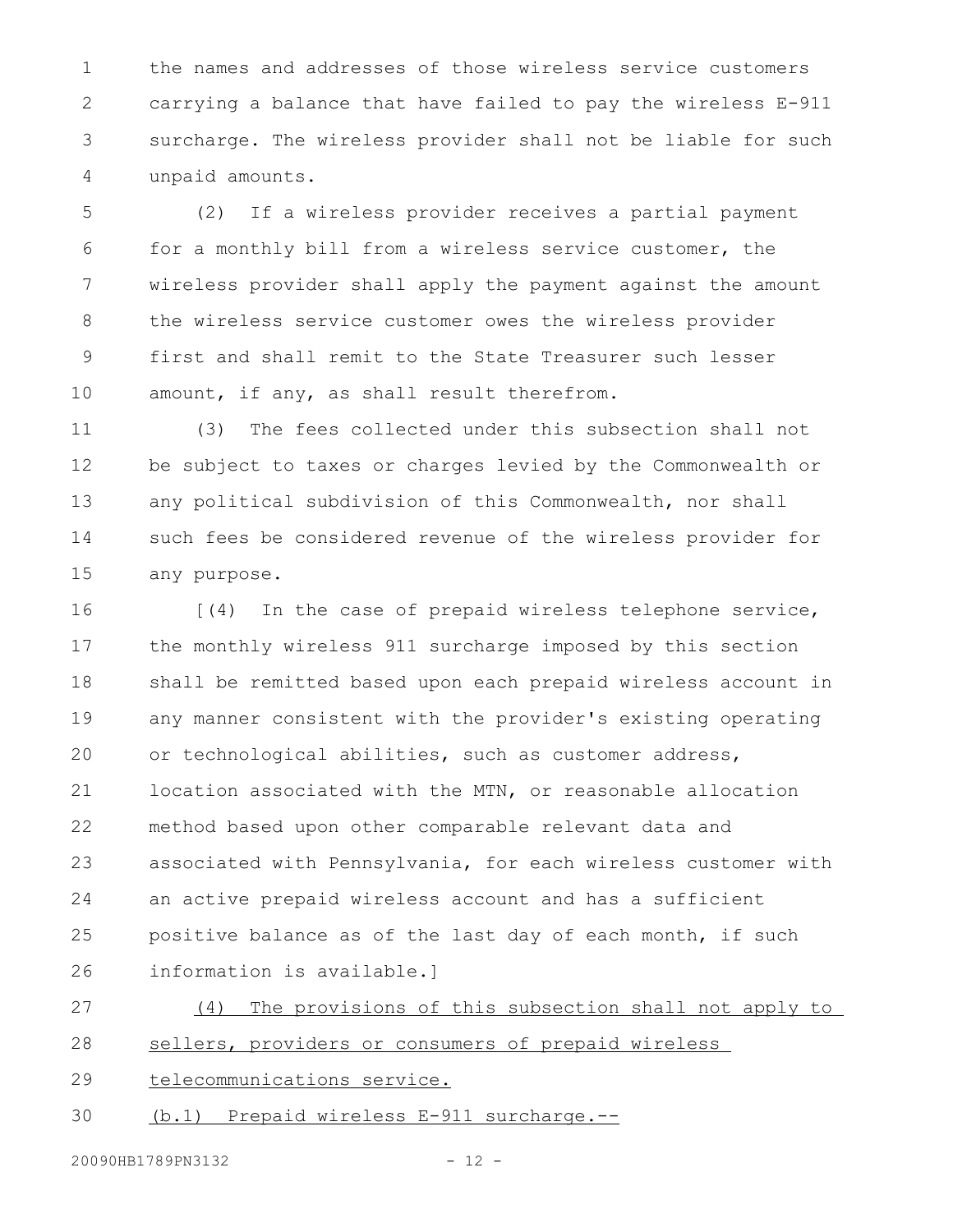| $\mathbf 1$  | There is hereby imposed a prepaid wireless E-911<br>(1)        |
|--------------|----------------------------------------------------------------|
| $\mathbf{2}$ | surcharge of \$1 per retail transaction or the adjusted        |
| 3            | surcharge, if any, established under paragraph (5). THE \$1    |
| 4            | SURCHARGE SHALL BE APPLIED TO THE COST OF EACH RETAIL          |
| 5            | TRANSACTION REGARDLESS OF WHETHER THE SERVICE OR PREPAID       |
| 6            | WIRELESS DEVICE WAS PURCHASED IN PERSON, BY TELEPHONE,         |
| 7            | THROUGH THE INTERNET OR BY ANY OTHER METHOD.                   |
| 8            | (2) A prepaid wireless E-911 surcharge shall be                |
| $\mathsf 9$  | collected by the seller from the consumer for each retail      |
| 10           | transaction occurring in this Commonwealth. The amount of the  |
| 11           | prepaid wireless E-911 surcharge shall be either separately    |
| 12           | stated on an invoice, receipt or other similar document that   |
| 13           | is provided to the consumer by the seller or otherwise         |
| 14           | disclosed to the consumer. A retail transaction that is        |
| 15           | effected in person by a consumer at a business location of     |
| 16           | the seller shall be treated as occurring in this Commonwealth  |
| 17           | if that business location is in this Commonwealth, and any     |
| 18           | other retail transaction shall be treated as occurring in      |
| 19           | this Commonwealth if the retail transaction is treated as      |
| 20           | occurring in this Commonwealth for the purposes of section     |
| 21           | $202(e.1)$ of the act of March 4, 1971 (P.L.6, No.2), known as |
| 22           | the Tax Reform Code of 1971.                                   |
| 23           | (3) A prepaid wireless E-911 surcharge is a liability of       |
| 24           | the consumer and not of the seller or any provider, except     |
| 25           | that the seller shall be liable to remit all prepaid wireless  |
| 26           | E-911 surcharges that the seller collects from consumers as    |
| 27           | provided under paragraph (6), including all charges that the   |
| 28           | seller is deemed to collect where the amount of the surcharge  |
| 29           | has not been separately stated in an invoice, receipt or       |
| 30           | other similar document provided to the consumer by the         |
|              |                                                                |

 $\leftarrow$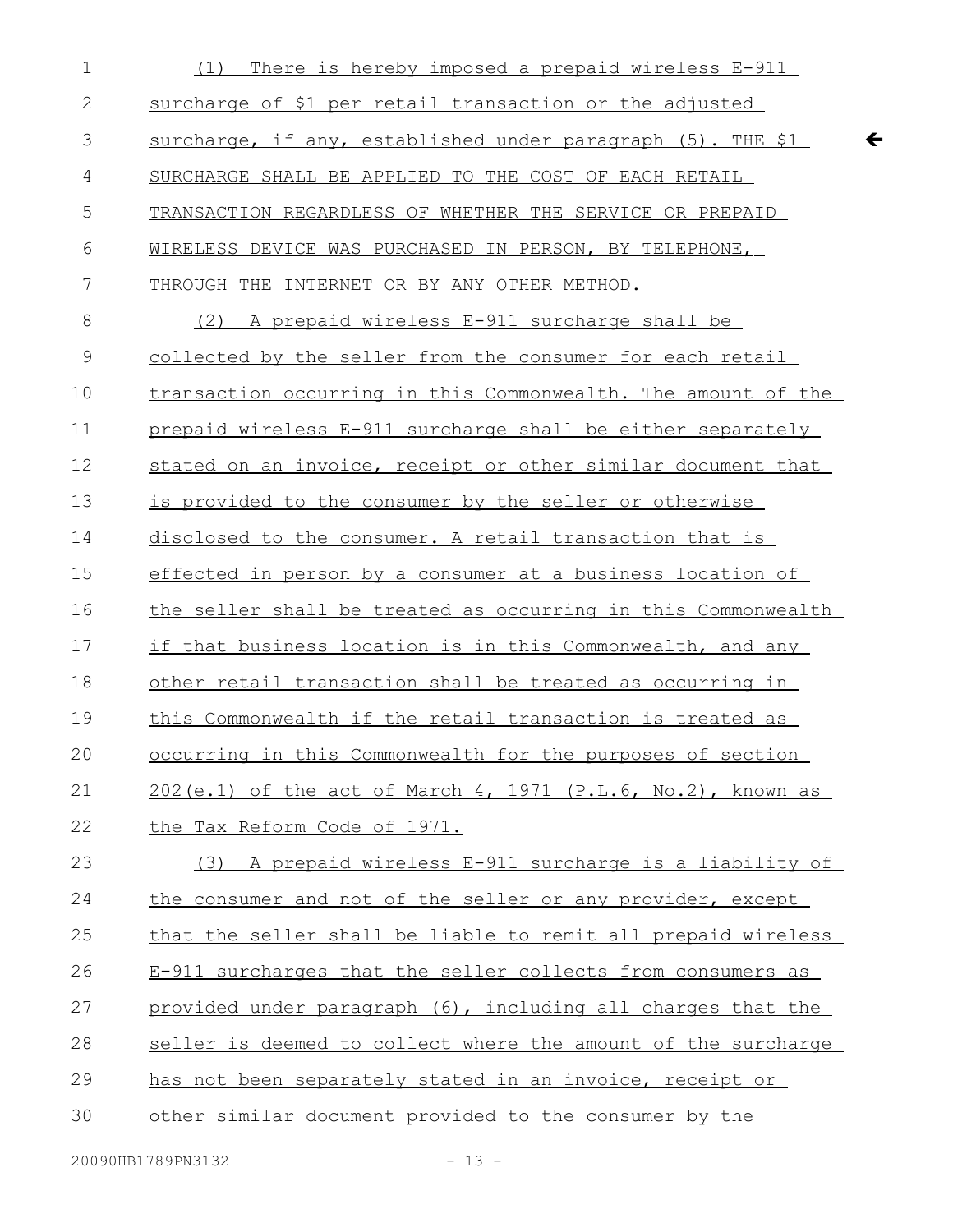seller. 1

| $\overline{2}$ | The amount of the prepaid wireless E-911 surcharge<br>(4)                    |
|----------------|------------------------------------------------------------------------------|
| 3              | that is collected by a seller from a consumer, whether or not                |
| 4              | the amount is separately stated on an invoice, receipt or                    |
| 5              | similar document provided to the consumer by the seller,                     |
| 6              | shall not be included in the base for measuring any tax, fee,                |
| 7              | surcharge or other charge that is imposed by the                             |
| 8              | Commonwealth, a political subdivision or an intergovernmental                |
| 9              | agency.                                                                      |
| 10             | (5)<br>The prepaid wireless E-911 surcharge shall be                         |
| 11             | proportionately increased or reduced, as applicable, upon any                |
| 12             | change to the wireless E-911 surcharge imposed under                         |
| 13             | subsection (b). The increase or reduction shall be effective                 |
| 14             | on the effective date of the change to the surcharge imposed                 |
| 15             | under subsection (b) or, if later, the first day of the first                |
| 16             | calendar month to occur at least 60 days after the effective                 |
| 17             | date of the change to the surcharge imposed under subsection                 |
| 18             | (b). The Department of Revenue shall provide not less than 30                |
| 19             | days' notice of an increase or reduction on its public                       |
| 20             | website.                                                                     |
| 21             | (6)<br>Prepaid wireless E-911 surcharges collected by a                      |
| 22             | seller shall be remitted to the Department of Revenue at the                 |
| 23             | $\leftarrow$<br>times and in the manner provided under Chapter IV of Article |
| 24             | II of the Tax Reform Code of 1971 with respect to sales and                  |
| 25             | use tax. The Department of Revenue shall establish                           |
| 26             | $\leftarrow$<br>registration and payment procedures that substantially       |
| 27             | $\leftarrow$<br>coincide with the registration and payment procedures of     |
| 28             | $\leftarrow$<br>Chapter IV of Article II of the Tax Reform Code of 1971,     |
| 29             | EXCEPT THE DEPARTMENT MAY REQUIRE THE FILING OF RETURNS AND                  |
| 30             | THE PAYMENT OF THE SURCHARGE BY ELECTRONIC MEANS.                            |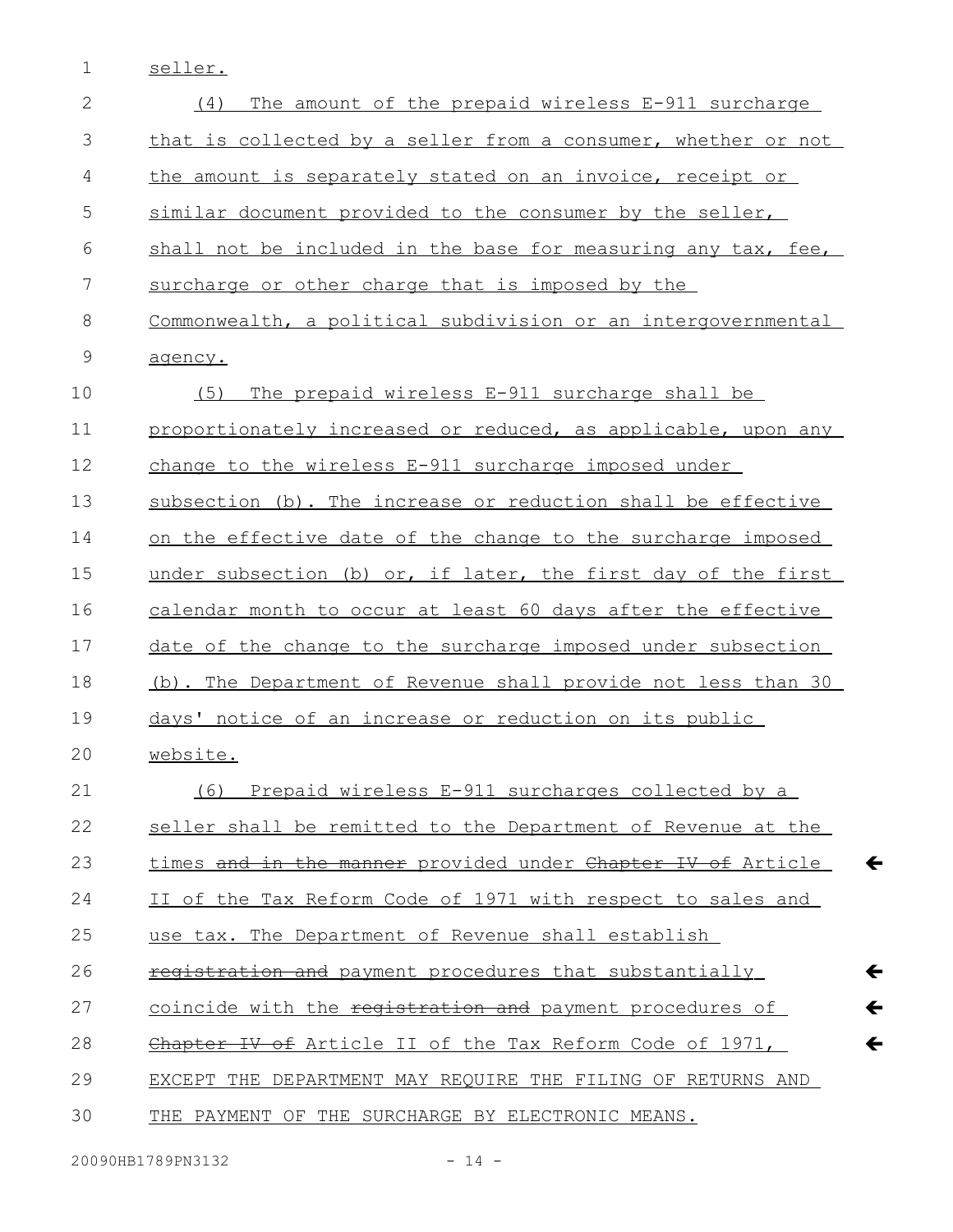| $\mathbf 1$ | $\leftarrow$<br>(7)<br>A seller may deduct and retain 3% of prepaid          |
|-------------|------------------------------------------------------------------------------|
| 2           | wireless E-911 surcharges that are collected by the seller                   |
| 3           | from consumers DURING THE FIRST 180 DAYS AFTER THE EFFECTIVE<br>$\leftarrow$ |
| 4           | DATE OF THIS SECTION, A SELLER MAY DEDUCT AND RETAIN 25% OF                  |
| 5           | THE PREPAID WIRELESS SURCHARGES COLLECTED BY THE SELLER FROM                 |
| 6           | CONSUMERS FOR DIRECT START-UP COSTS. AFTER SUCH                              |
| 7           | IMPLEMENTATION PERIOD, A SELLER MAY DEDUCT AND RETAIN UP TO                  |
| 8           | 3% OF PREPAID WIRELESS E-911 SURCHARGES THAT ARE COLLECTED BY                |
| 9           | SELLER FROM CONSUMERS FOR ADMINISTRATIVE PURPOSES.<br>THE                    |
| 10          | $\leftarrow$<br>(8)<br>The ASSESSMENT, audit and, appeal, COLLECTION AND     |
| 11          | ENFORCEMENT procedures AND ANY OTHER PERTINENT PROVISIONS<br>$\leftarrow$    |
| 12          | applicable to the sales and use tax imposed under Article II                 |
| 13          | of the Tax Reform Code of 1971 shall apply to prepaid                        |
| 14          | wireless E-911 surcharges.                                                   |
| 15          | The Department of Revenue shall establish procedures<br>(9)                  |
| 16          | by which a seller of prepaid wireless telecommunications                     |
| 17          | service may document that a sale is not a retail transaction,                |
| 18          | which procedures shall substantially coincide with the                       |
| 19          | procedures for documenting sale for resale transactions for                  |
| 20          | sales and use tax purposes under Article II of the Tax Reform                |
| 21          | Code of 1971.                                                                |
| 22          | The Department of Revenue shall pay all remitted<br>(10)                     |
| 23          | prepaid wireless E-911 surcharges to the State Treasurer for                 |
| 24          | deposit into the fund within 30 days of receipt, for use as                  |
| 25          | provided in this act. The Department of Revenue may deduct an $\leftarrow$   |
| 26          | amount, not to exceed 2% of remitted surcharges, that shall                  |
| 27          | be retained by the Department of Revenue to reimburse its                    |
| 28          | direct costs of administering the collection and remittance                  |
| 29          | of prepaid wireless E-911 surcharges DURING THE FIRST 180<br>$\leftarrow$    |
| 30          | DAYS AFTER THE EFFECTIVE DATE OF THIS SECTION, THE DEPARTMENT                |